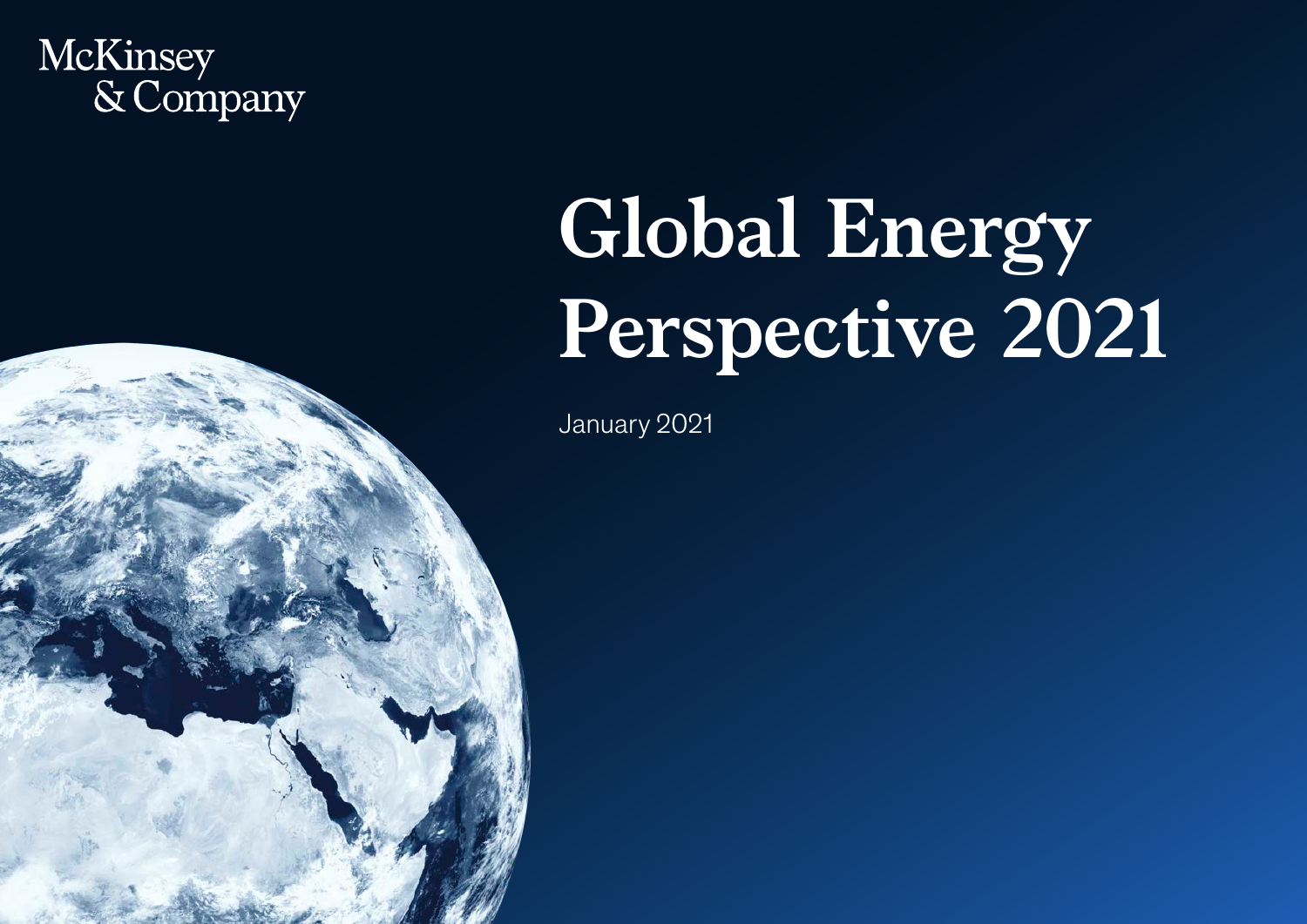## **Editor's note**

We publish this long-term energy outlook at the start of 2021, after a year that has brought extraordinary challenges. Economies worldwide have experienced profound effects of the global health crisis, triggered by widespread public-health responses aiming to control the virus.

Energy markets have reflected the uncertainty and shown exceptional movements. At the beginning of the crisis, plunging fuel demand in many key markets was reflected by prices: by the end of March 2020, the price of gas hit a 30-year low, whereas the price of oil, also affected by supply shocks, showed the largest single-day decline in the past 22 years. As economies have reopened, energy commodities have shown a partial rebound: for example, by the end of third quarter 2020, oil demand in China was back at pre-COVID-19 levels, and 50 percent of the decline was recovered in Europe and North America.

In this volatile environment, long-term scenarios are more important than ever. To address the various pathways for the energy transition, our Global Energy Perspective presents four energy scenarios, which are based on contributions from hundreds of McKinsey expert practitioners worldwide.

- The Reference Case is a forward-leaning "continuation of existing trends" outlook. This scenario reflects our expectations of how current technologies will evolve and incorporates current policies and an extrapolation of key policy trends.
- The **Accelerated Transition** case assesses ten conceivable shifts that could happen at an accelerated pace.
- The McKinsey 1.5°C Pathway offers a view on the shifts required to limit global warming to 1.5°C in hopes of stabilizing the climate.
- The Delayed Transition case mirrors the Accelerated Transition case and assumes that at a global scale, COVID-19 recovery measures fail to go hand in hand with green policies to stimulate the energy transition.

The introductory chapter describes these four energy scenarios in further detail. In addition, we detail two economic scenarios that reflect the uncertainty of economic recovery.

We use these scenario outlooks—and the underlying models—to support hundreds of clients around the world and across a broad range of sectors, helping leaders navigate the transitions in energy systems.

Reflecting on the work for our Global Energy Perspective and discussions with many experts, we identified some common themes that stand out in this year's edition:

- $\left(\, \mathsf{A} \,\right) \,$  As the world rapidly exhausts its carbon budget, there is growing momentum toward decarbonization of the global economy. Policy makers, business leaders, investors, and consumers are showing increasing levels of ambition to reshape energy systems. Yet the CO2 emissions projected in our Reference Case and even in our Accelerated Transition case remain far from the 1.5°C Pathway. This shows that to further reduce emissions, significant additional action is needed, and more ambitious initiatives and policy measures must be specified and implemented.
- $\,$   $\,$  B  $\,$   $\,$  Fundamental trends shaping the energy transition in the coming decade remain in place and appear resilient to the COVID-19 crisis. Renewable resources continue to decline in cost. When combined with battery technology, they become cost competitive with fossil-fuel-based power generation in many parts of the world. Similarly, electric vehicles (EVs) are likely to become the most economic choice in the next five years in many parts of the world. In the case of hydrogen, a further acceleration in ramp-up plans and commitments is likely.
- $(\, {\mathsf c} \, )\,$  Fossil fuels continue to play an important role in the energy system in our Reference Case. Fossil fuels will remain relevant despite a peak in oil demand in the late 2020s and a peak in gas demand in the mid-2030s. Yet even if oil and gas demand returns to pre-COVID-19 levels in a few years, it will not return to its pre-COVID-19 growth path.
- $\left(\, {\bf D} \,\right) \,$  This year's report includes several new elements and deep dives. Specifically, we have dedicated full chapters to hydrogen, the demand outlook for coal and its role in the power sector, a perspective on the 1.5°C Pathway, and an outlook for energy investments and value pools.

This report is structured into five parts: Part one provides a perspective on the development of fundamental drivers for the global energy system. Part two provides an outlook for power systems, addressing the development of power demand as well as the evolution of power supply. Part three presents outlooks per energy type and carrier, including natural gas, oil, coal, and hydrogen. Part four discusses carbon emissions and offers a detailed perspective on the McKinsey 1.5°C Pathway. And the final part reflects on implications for business leaders and policy makers, including a view on value pools and an energy-investment outlook.

We hope this report is an interesting read that helps shape your thinking on the energy transition.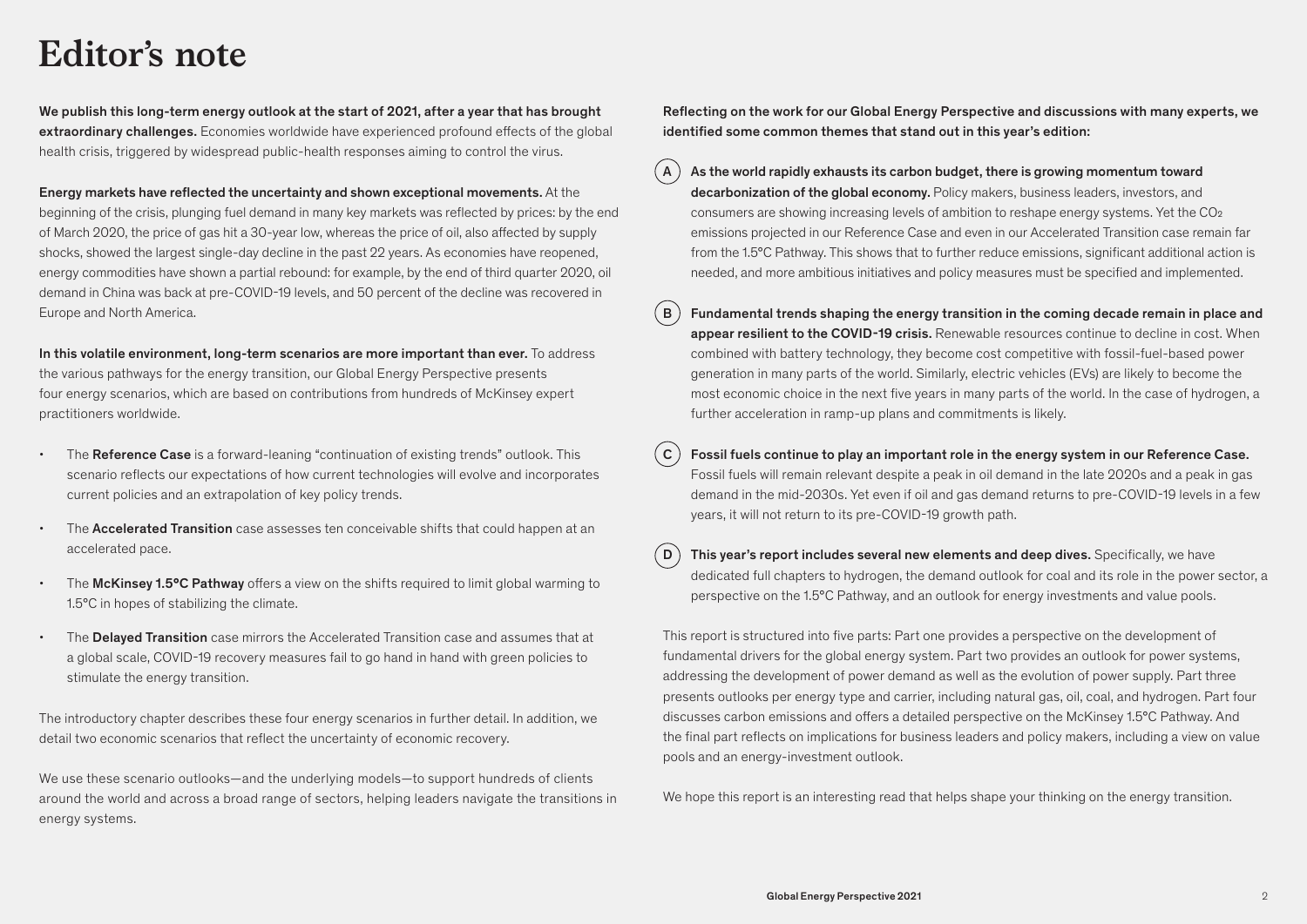## **Key insights from the Global Energy Perspective Reference Case**

## **1 2 3 4 5**











#### Long-term demand impact of COVID-19 is modest

Energy demand rebounds quickly post-COVID-19, and the impacts of behavioral changes due to the crisis are small compared with fundamental shifts such as electrification

Stimulus packages shape energy systems in the decades to come

### Power wins and hydrogen changes the landscape

Electricity demand grows significantly through direct electrification and the uptake of green hydrogen

Renewables quickly ramp up and account for half of power generation by 2035

### Peaks in fossil-fuel demand continue to occur earlier

Peaks in demand for hydrocarbons occur earlier than projected (oil peaks in 2029 and gas in 2037)

Yet fossil fuels continue to play a major role in the energy system by 2050, driven by growth in areas such as chemicals and aviation

Change is too slow to reach the 1.5°C Pathway

Despite rapid shifts in the Reference Case, global greenhouse gas (GHG) emissions decline by only around 25 percent by 2050, implying a 3.5°C pathway

Moving to the 1.5°C Pathway requires stronger ambitions and accelerated implementation at a global scale

#### Investment flows remain stable over the next 15 years

Renewables in the energy-investment mix grow at the expense of conventional power generation, but fossil fuels maintain a large share

Several tipping points lie ahead in the energy transition; tracking signposts will help business leaders assess the direction and pace of change in the years to come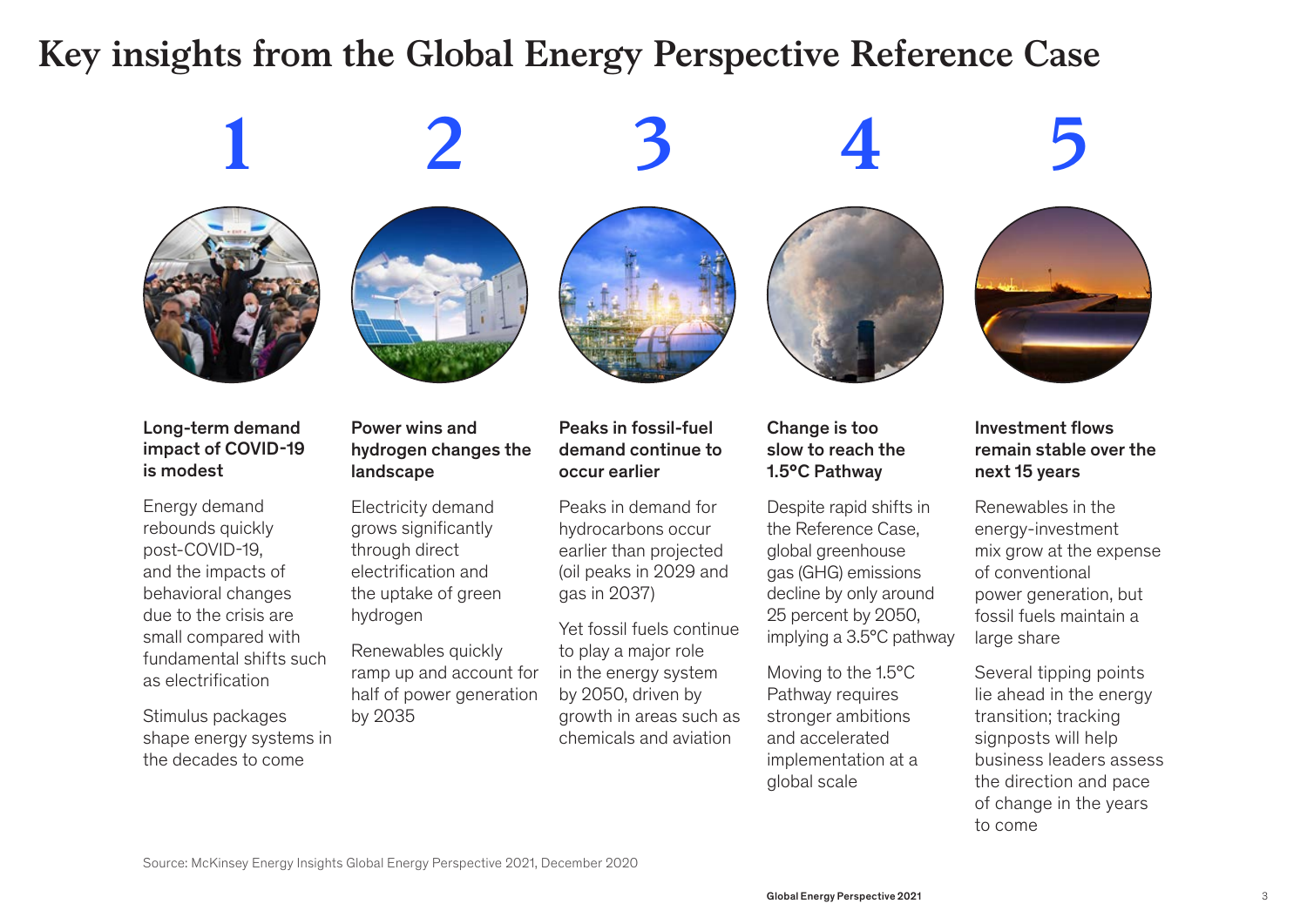## **Executive summary**

Long-term demand impact of COVID-19 is modest

After a decade of rapid technological and policy shifts<br>
in energy sectors, 2020 has brought unprecedented<br>
disruption across the energy landscape. In our<br>
Reference Case, a rebound to pre-COVID-19 demand in energy sectors, 2020 has brought unprecedented disruption across the energy landscape. In our levels takes one to four years for power and oil and gas, whereas coal demand does not return to 2019 levels.

> As a result of COVID-19, government policies are more important in the energy transition. Given the unparalleled size of many economic-recovery

packages, the focus of the stimulus measures plays a key role in shaping energy systems in the decades to come.

In the longer term, fundamental shifts in the energy system continue, and the coming decades will see a rapidly changing landscape. In our Reference Case, demand for fossil fuels peaks in 2027, as electrification increases and the role of renewables in power systems grows rapidly.

These shifts accelerate in the coming years, as decarbonization and climate change are increasingly important on the agendas of global policy makers and business leaders, and as the consequences of climate change play out and prompt greater action. As the speed and magnitude of these shifts remain uncertain, this report covers four long-term scenarios for the decades to come: the Reference Case, the Accelerated and Delayed Transition cases, and the McKinsey 1.5°C Pathway.

Power wins and hydrogen changes the landscape

Power consumption doubles as energy demand<br>
electrifies, increasing its share of final energy<br>
consumption from 19 to 30 percent in 2050.<br>
COVID-19 has limited impact on long-term powerelectrifies, increasing its share of final energy consumption from 19 to 30 percent in 2050. demand growth.

> At the same time, low-cost renewables dominate power markets, outcompeting existing fossil assets in

most regions before 2030. By 2036, half of the global power supply comes from intermittent renewable sources.

As green hydrogen becomes cost competitive in the 2030s, "indirect" power demand for electrolysis accounts for approximately 40 percent of electricity demand growth from 2035 to 2050, primarily in industry and transport.

To enable this shift to intermittent resources, both traditional capacity and new, flexible capacity are needed to ensure system security. Batteries play an important role, but gas peakers also remain relevant to cover longer spells of low output for renewables.

Peaks in fossil-fuel demand

continue to occur earlier

Oil-demand growth slows in the current decade<br>and peaks in the late 2020s, driven by the declir<br>in road transport and the impact of COVID-19.<br>Demand in major markets, such as the United and peaks in the late 2020s, driven by the decline in road transport and the impact of COVID-19. Demand in major markets, such as the United States and the European Union, has already peaked and shown gradual decline for more than a decade. Continued demand growth is driven by chemicals and aviation, as well as by emerging economies. Despite significant decline, new oil supply is still needed in the foreseeable future.

Gas demand continues to grow until the late 2030s. Sectors with the largest growth include chemicals, other industry, and buildings in non-OECD Asia and the Americas. Following the peak, declining demand for gas is driven by the power sector, as gas shifts its role from baseload provider to flexibility provider.

Coal continues its decline. In the power sector, gas and, increasingly, renewables are more economical alternatives. Until 2035, heavy industry, particularly iron and steel and cement, is expected to show net growth driven by economic growth in India and the Association of Southeast Asian Nations (ASEAN)<sup>1</sup>

Despite the long-term decline in demand for all three fossil fuels, each continues to play a key role in the global energy landscape in the Reference Case. Without further decarbonization policies, more than half of all global energy demand comes from fossil fuels by 2050.

In the Accelerated Transition case, both coal and oil demand will be 22 percent lower compared with the Reference Case in 2050 (and 52 and 27 percent lower versus 2019, respectively).

<sup>1</sup> Includes Brunei, Cambodia, Indonesia, Laos, Malaysia, Myanmar, the Philippines, Singapore, Thailand, and Vietnam. Source: McKinsey Energy Insights Global Energy Perspective 2021, December 2020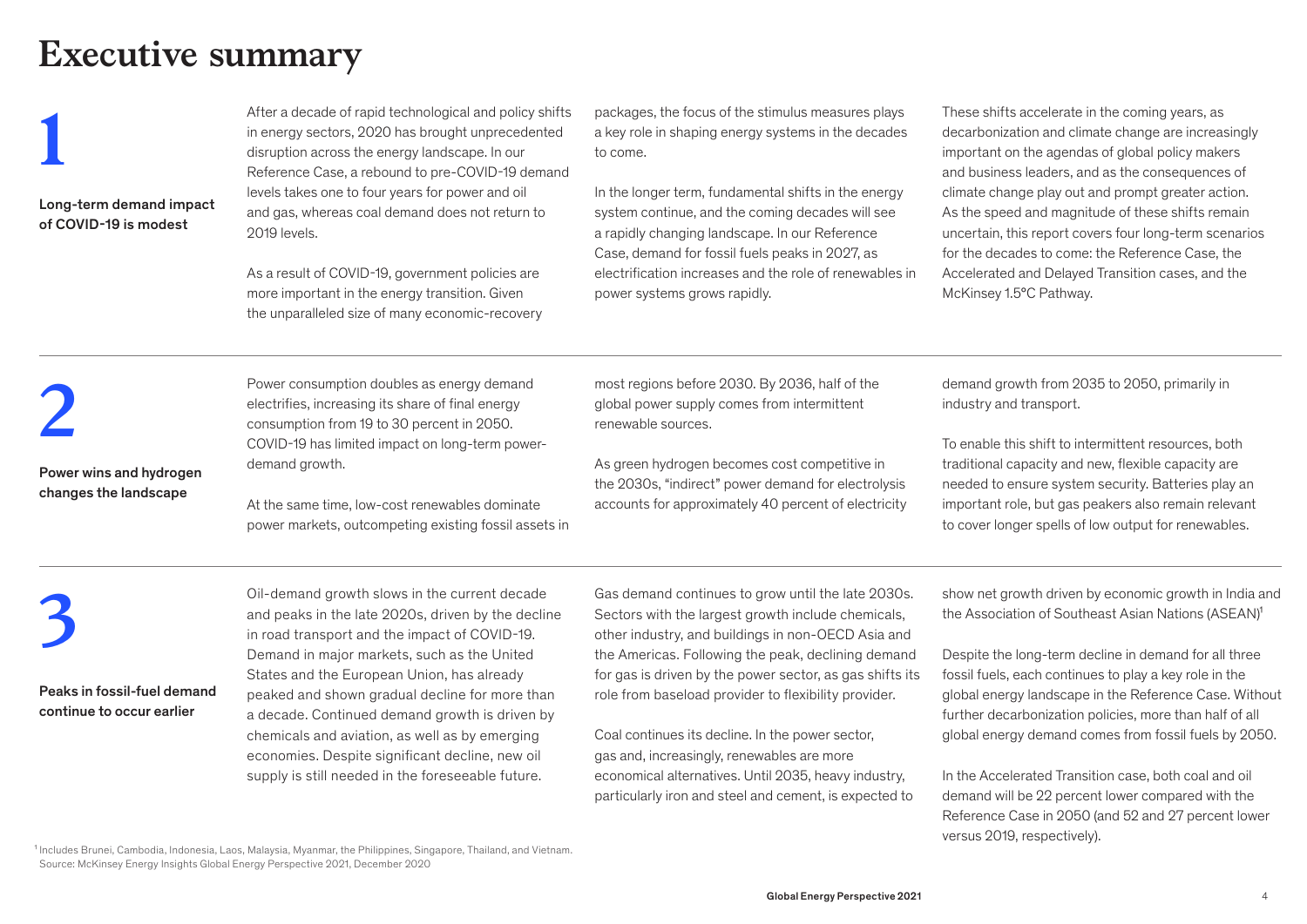

#### Change is too slow to reach the 1.5°C Pathway

The projected CO<sub>2</sub> emissions in the Reference<br>Case are far from pathways that would limit glo<br>warming to 1.5°C. In addition, global energy-rel<br>emissions in the Reference Case remain flat Case are far from pathways that would limit global warming to 1.5°C. In addition, global energy-related emissions in the Reference Case remain flat until 2030, followed by a gradual, approximately 25 percent decline until 2050.

> By contrast, CO $_{_2}$  emissions need to reach net zero by 2050 to move to the 1.5°C Pathway. The coming

decade is particularly crucial, requiring a decline in global emissions of more than 50 percent by 2030. This requires substantial and rapid changes in how societies around the globe fuel their economies.

Despite the increased momentum toward decarbonization, many governments still need to translate ambitious targets into specific policies. Furthermore, the Reference Case can be interpreted as a sign that additional ambitious initiatives and policy measures are needed to move closer to the 1.5°C Pathway. In other words, not enough is being done.

Investment flows remain stable over the next 15 years

Following recovery from the COVID-19 shock,<br>investments in the energy system steadily grov<br>toward 2035. Despite some fundamental shift<br>in underlying drivers, such as the rapid growth investments in the energy system steadily grow toward 2035. Despite some fundamental shifts in underlying drivers, such as the rapid growth in renewables and peaking oil demand, the energyinvestment mix remains remarkably stable, as shifts in volumes are offset by further declines in the cost of renewables and increasingly expensive oil and gas supply.

In the Reference Case, oil and gas still represent 50 percent of energy investments by 2035. Investments in power-generation assets remain nearly flat, as strong growth in installed capacity is matched by a strong decline in capital expenditures for renewable technologies. Oil and gas investments grow by an average of 3 percent a year through 2030 versus 2020 lows, despite slowing demand growth driven by increasingly expensive projects to replace depleting existing production. Given

the growing attention of governments, investors, and customers to the energy transition, the profitability of all energy segments continues to vary significantly among countries and through cycles.

Thus, in light of these substantial shifts, business leaders and investors face important strategic questions. To navigate the transition, they must identify and track key signposts that indicate the direction and speed of change.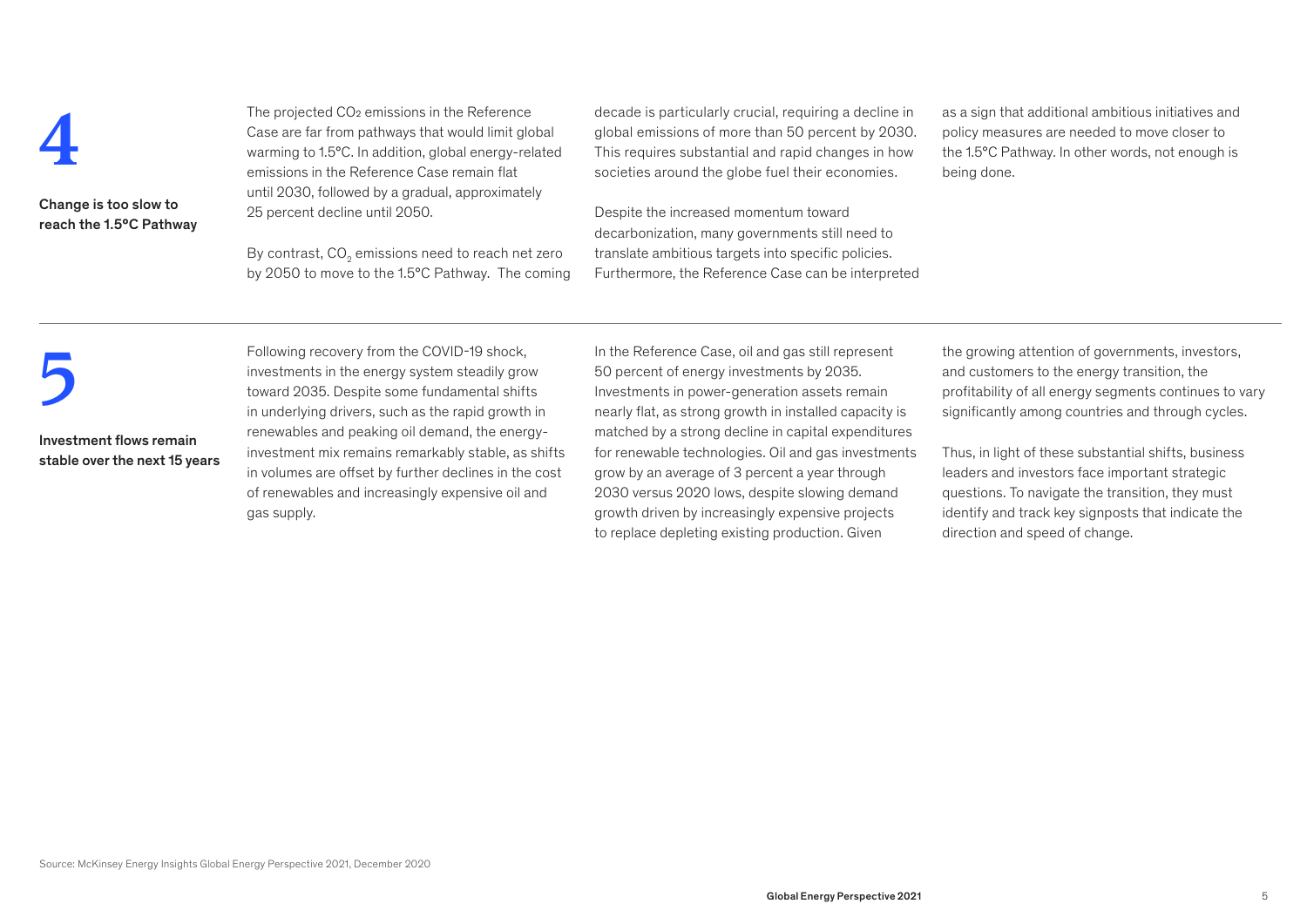## **Our Global Energy Perspective offers a detailed demand outlook across**   $\epsilon$  key dimensions.

Our report assesses energy systems across countries, sectors, and energy products

#### Illustrative examples

#### 30 sectors **Transport**

- Road transport (including buses, trucks, and cars)
- Rail
- Aviation
- Marine
- Other transport

#### Buildings

- Residential buildings
- Commercial buildings

#### Heat

#### 55 energy products

- Natural gas
- Coal
- Electricity
- Hydrogen
- Oil products (including gasoline, diesel, and HFO)
- Renewable resources (solar, wind, and hydro)

Source: McKinsey Energy Insights Global Energy Perspective 2021, December 2020

146 countries • 45 in Asia • 43 in Europe • 31 in Africa • 27 in Americas

Industry • Iron and steel • Chemicals • Manufacturing • Construction • Mining • Agriculture • Refining • Other industry

Power • Electricity generation • Hydrogen production



#### GEP builds on more than 20 state-of-the-art McKinsey assets, including:



#### McKinsey Hydrogen Model

 Combines energy- and hydrogen-demand projections with country-specific supply-cost dynamics. Models detail cost outlooks for underlying technologies such as electrolyzers; steam methane reforming; renewables cost decline; and carbon capture, utilization, and storage (CCUS)



#### McKinsey Power Model

 Projects capacity additions in the power sector and simulates dispatching decisions based on system-cost optimization. Captures more than 80 percent of global power demand at the country and subcountry level and models at hourly granularity



## McKinsey eTrucks TCO Model

 Assesses future evolution of commercial car parks by country and vehicle class and projects powertrain-mix development based on total cost of ownership. Incorporates views on the cost decline of battery and hydrogen-fueled engines for eTrucks and efficiency improvements of internal-combustion-engine (ICE) trucks

Global Energy Perspective 2021 6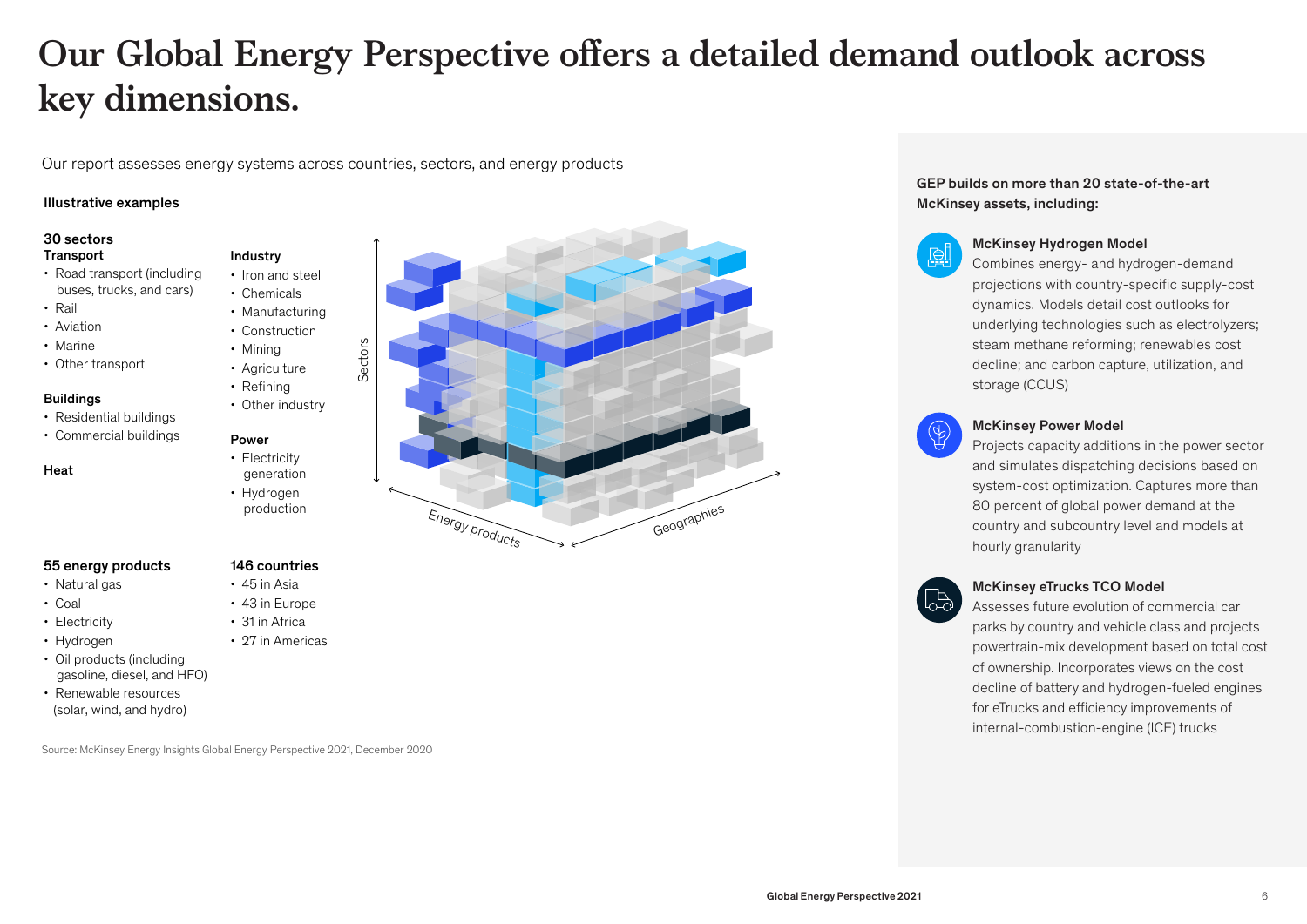### **In the Reference Case, fossil fuels continue to play an important**  role in energy systems. role in en

Oil demand peaks in the late 2020s and gas in the 2030s, whereas coal shows a steady decline

#### Primary energy demand per fossil fuel, million TJ



Source: McKinsey Energy Insights Global Energy Perspective 2021, December 2020

In 2020, total energy demand drops by 7 percent due to reduced (economic) activity as a result of COVID-19. It takes until late 2021 to see energy demand return to pre-COVID-19 levels

Gas continues to increase its share of global energy demand in the next ten to 15 years—the only fossil fuel to do so—and then peaks in the late 2030s. Still, gas demand in 2050 is 5 percent higher versus today's level

Oil-demand growth slows substantially, with a projected peak in the late 2020s followed by a 10 percent decline by 2050, mainly driven by slowing car-park growth, enhanced engine efficiency in road transport, and increased electrification

Coal demand decreases almost 40 percent from 2019 to 2050, driven mainly by the phaseout of coal plants in the power sector across regions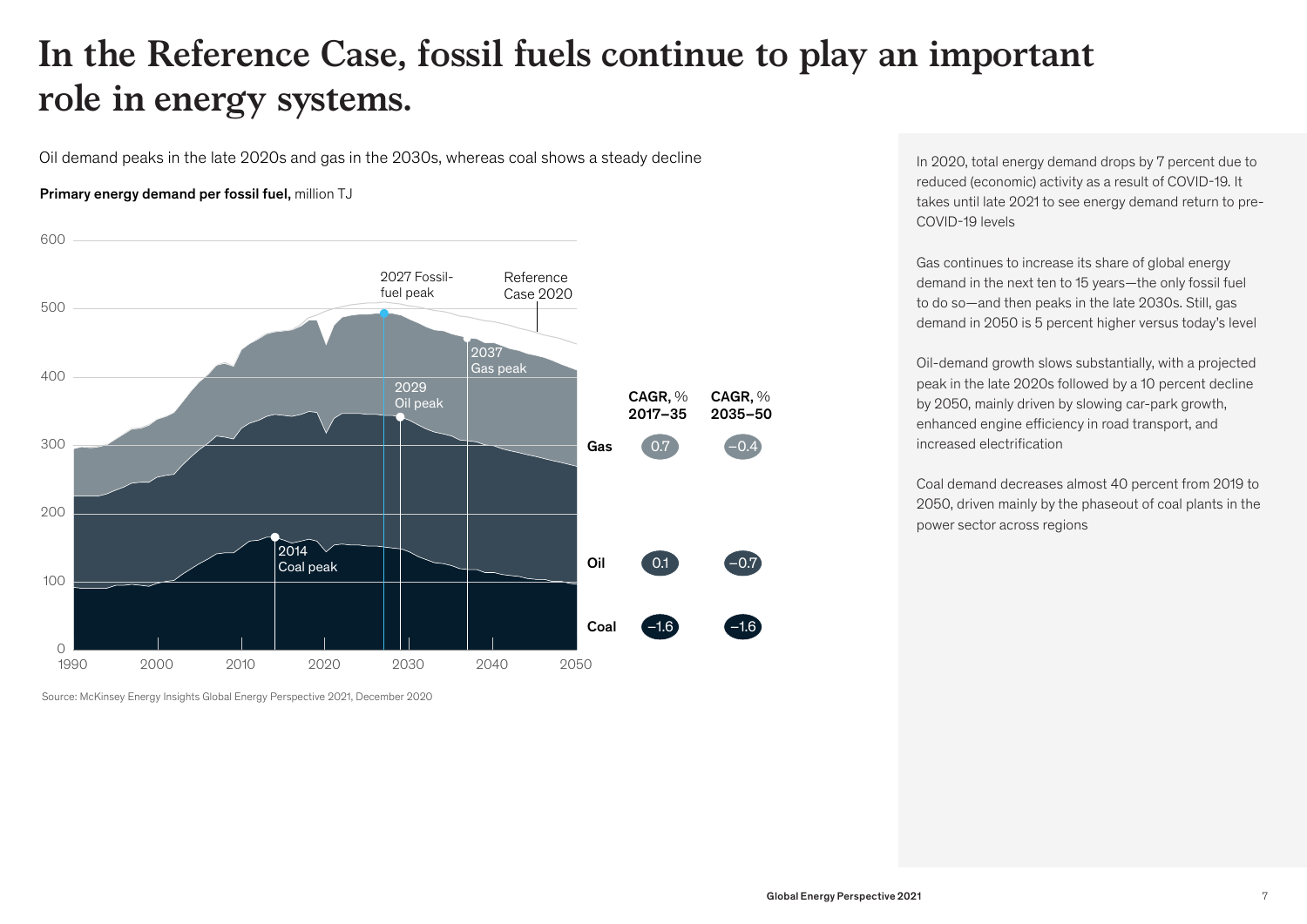## **Global CO₂ emissions peak at around 33 GtCO₂ in 2023, but**  the trajectory remains far from the 1.5°C Pathway. ric trajector y remain

In the Reference Case, the global carbon budget for 1.5°C Pathway is exhausted by 2030

#### Global energy-related CO<sub>2</sub> emissions, GtCO<sub>2</sub> p.a.



Source: McKinsey Energy Insights Global Energy Perspective 2021, December 2020

COVID-19 has triggered a drop in global CO $_{\textrm{\tiny{2}}}$  emissions of around 7 percent. In the Reference Case, energy-related  $\mathrm{CO}_2$  emissions peak by 2023, followed by a steady decline of approximately 25 percent until 2050

In the Accelerated Transition scenario, emissions by 2050 are 20 percent lower than in the Reference Case, reflecting a more rapid shift to renewable sources for power generation as well as an accelerated uptake of new, lower-carbon technologies in end-use segments, such as road transport and industry

However, Reference Case CO<sub>2</sub> emissions, and even Accelerated Transition emissions, remain far from the 1.5°C Pathway. CO $_{\tiny 2}$  emissions by 2050 need to drop by 90 and 85 percent versus projected levels, respectively, to comply with the requirements for the 1.5ºC Pathway. In fact,  $\mathsf{CO}_2$  emissions need to show an annual decrease similar to the drop in 2020 for the next 30 years to reach the target by 2050